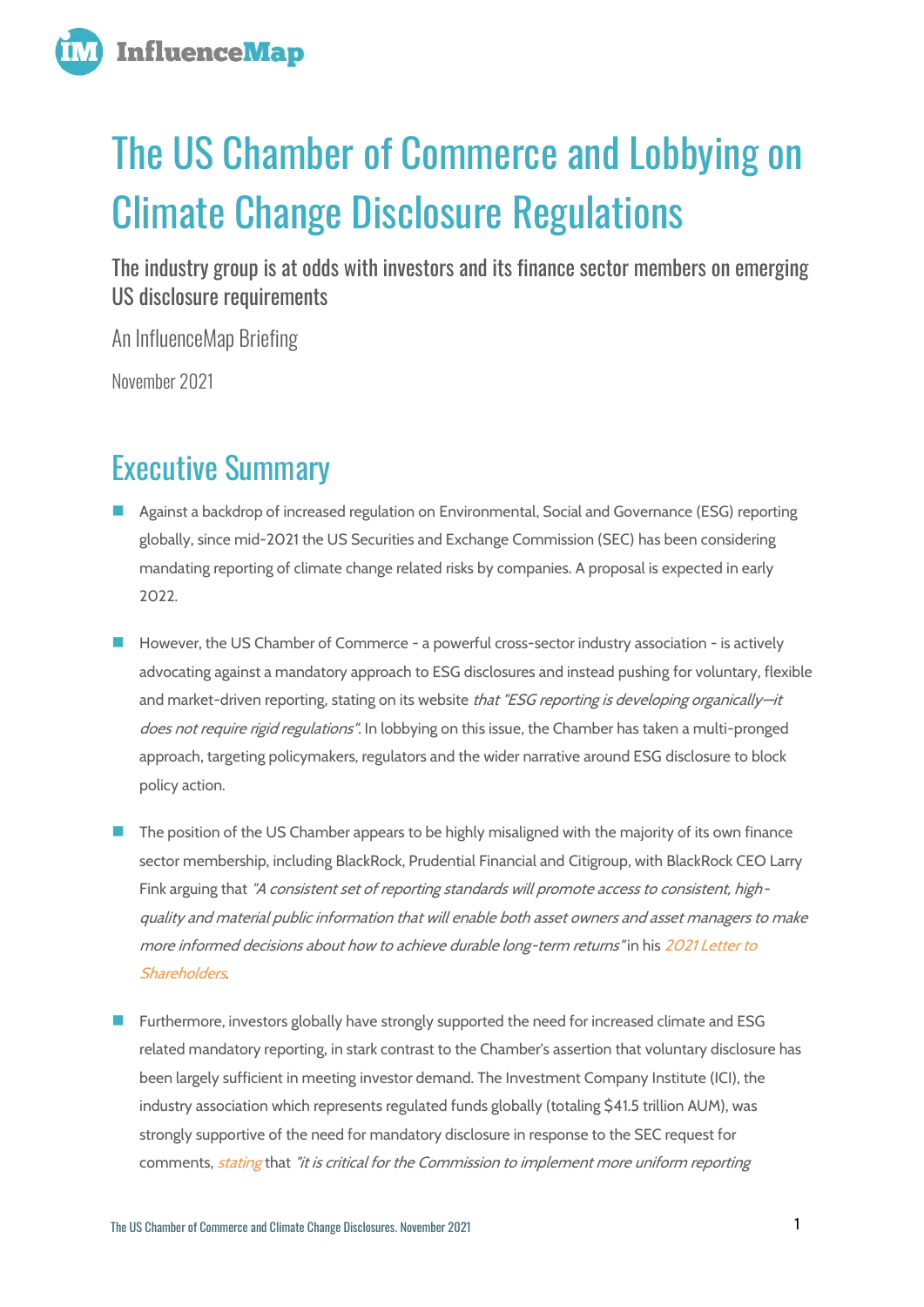

standards for companies for the benefit of investors, efficient allocation of capital, and enhanced capital formation."

- This disconnect between the Chamber, key members and the wider financial sector on the SEC's proposed climate disclosure rules again raises the question of how the powerful industry group forms its lobbying stances and who it is representing. While engagement from non-financial corporates on the SEC's proposal has been limited, the Chamber's membership includes numerous companies that are highly negatively engaged on climate policy in general. This includes 12 companies which featured in InfluenceMap's *[recent list](https://influencemap.org/report/The-Carbon-Policy-Footprint-Report-2021-670f36863e7859e1ad7848ec601dda97)* of the 25 most influential companies blocking climate policy.
- The Chamber also has numerous non-financial members which are engaging on climate policy more positively, and appear to be misaligned with a number of the Chamber's positions. This also appears to be the case with regard to regulated climate reporting, with a letter to the SEC signed by Chamber members Salesforce, Meta (formerly Facebook), Amazon, Intel and Alphabet appearing broadly supportive of mandatory disclosure, *[stating](https://www.sec.gov/comments/climate-disclosure/cll12-8907252-244227.pdf)* they "welcome the SEC's leadership on climate action and support this important and timely inquiry… Investors need clear, comprehensive, high-quality information on the impacts of climate change for market participants".

#### The US Chamber of Commerce vs its Finance Sector Members on **Climate Change Disclosure Regulations** 回



© INFLUENCEMAP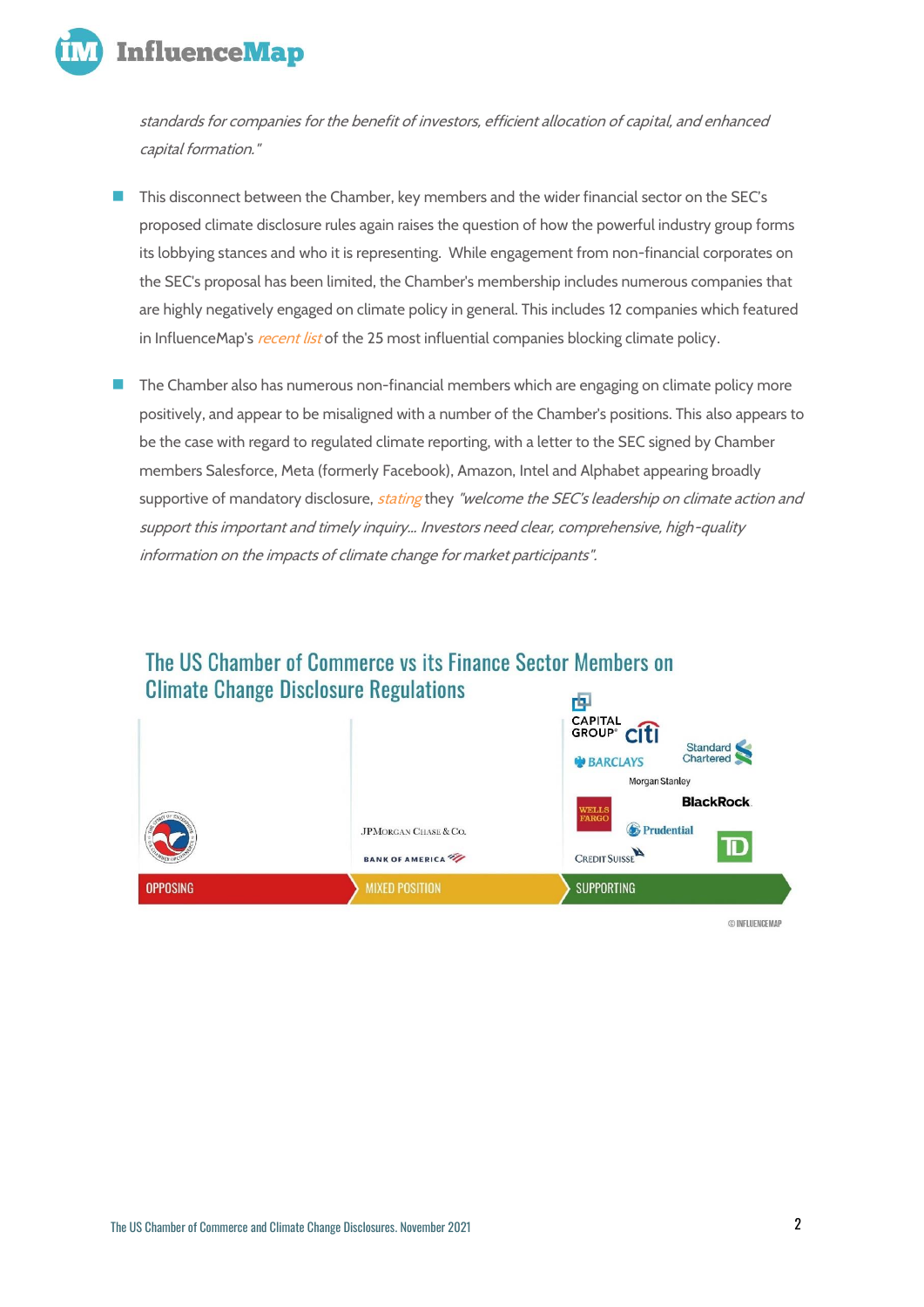

#### Background

As recognized by the SEC's then acting chair Allison Herren Lee in March 2021, demand for company disclosure on climate change and associated risks has *[increased dramatically](https://www.sec.gov/news/public-statement/lee-climate-change-disclosures)* in the last decade, leading to a proliferation of voluntary standards and guidelines globally. Recognizing that current legal frameworks supplemented by voluntary disclosure are not sufficient to meet the demands of investors and other stakeholders, regulators have begun to act to mandate standardized, reliable corporate disclosures on climate and other ESG issues.

- In December 2020, the UK *[introduced](https://www.fca.org.uk/firms/climate-change-sustainable-finance/reporting-requirements)* a requirement for certain companies to disclose against the requirements of the Task-Force on Climate Related Financial Disclosures (TCFD).
- In April 2021, the European Commission adopted a *[proposal](https://ec.europa.eu/info/publications/210421-sustainable-finance-communication_en#csrd)* for a Corporate Sustainability Reporting Directive, which would introduce mandatory reporting standards with additional requirements for assurance and digitization of information.
- In all, the 2021 [status report](https://www.fsb.org/wp-content/uploads/P141021-1.pdf) from the TCFD highlighted that eight jurisdictions now have TCFD-aligned reporting requirements: Brazil, the EU, Hong Kong, Japan, New Zealand, Singapore, Switzerland and the UK.
- In March 2021, the SEC opened a *[public comment period](https://www.sec.gov/comments/climate-disclosure/cll12.htm)* on climate change disclosures, stating that as a result of increased demand for information "questions arise about whether climate change disclosures adequately inform investors about known material risks, uncertainties, impacts, and opportunities, and whether greater consistency could be achieved". In a [speech](https://www.sec.gov/news/speech/gensler-pri-2021-07-28) in July 2021, SEC Chair Gary Gensler stated that out of more than 550 unique comment letters received, "three out of every four of these responses support mandatory climate disclosure rules".
- In October 2021, TCFD secretariat chief Mary Schapiro, who has previously chaired both the SEC and the Commodity Futures Trading Commission (CFTC), [stated](https://www.responsible-investor.com/articles/the-us-is-behind-the-rest-of-the-world-on-climate-reporting-says-tcfd-s-schapiro?page=1) that the US was "behind the rest of the world at this stage" on climate disclosures, increasing the pressure for meaningful action from the SEC which is expected to produce a proposal on climate risk disclosure at the start of 2022.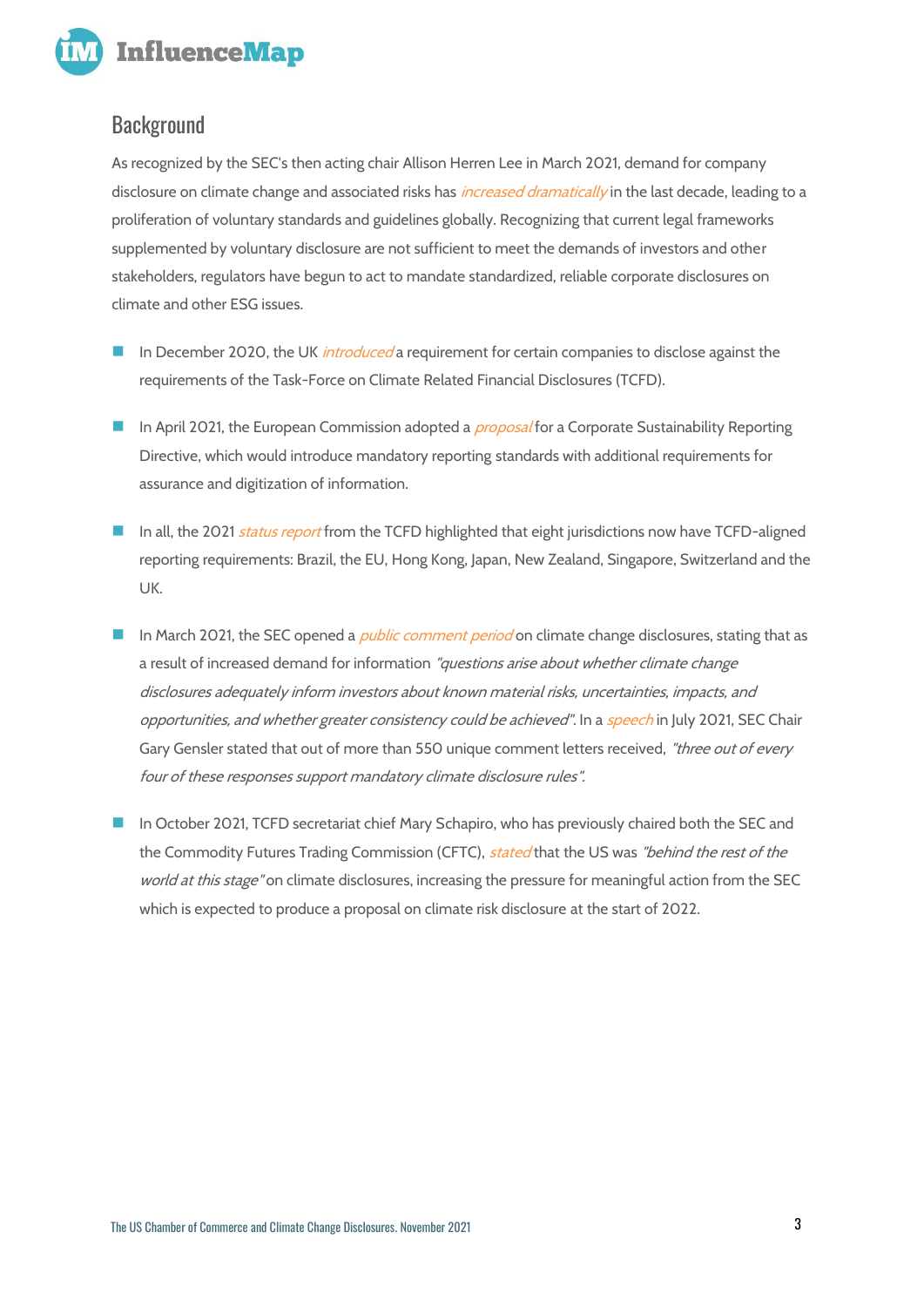**InfluenceMap** 

#### The US Chamber of Commerce and Climate Change Disclosures

[Self-described](https://www.uschamber.com/members/join-chamber) as the "world's largest business organization", the US Chamber of Commerce (referred to as "the Chamber") disclosed spending more than [\\$80M on lobbying in 2020](https://www.opensecrets.org/federal-lobbying/clients/summary?cycle=2021&id=D000019798). InfluenceMap's previous [research](https://influencemap.org/report/Trade-Groups-and-their-Carbon-Footprints-f48157cf8df3526078541070f067f6e6) has found the Chamber to be one of the most influential industry groups globally in delaying, weakening and blocking climate policy. On climate policy, the US Chamber appears out of step with many of its members, with some of its largest corporate members displaying significantly more positive engagement than it does.

The Chamber appears to take a similarly regressive stance on policy relating to sustainable finance, and appears to be particularly highly engaged on the issue of mandatory ESG and climate change disclosures. In doing this, the Chamber appears to be at odds with the global push by policymakers and investors towards comparable and reliable ESG disclosure.

The Chamber [states](http://influencemap.org/evidence/-75ae7b4f97ac35200738b7022d07a64c) on its website, last accessed October 2021, that: "ESG reporting is developing organically—it does not require rigid regulations. In fact, these may do more harm than good if they require disclosure of nonmaterial information that is not useful to investors, also imposing unnecessary costs on firms filing securities disclosures."

In lobbying on this issue, the Chamber has taken a multi-pronged approach, targeting policymakers, regulators and the wider narrative around ESG disclosure:



#### The US Chamber of Commerce's Advocacy on Climate Disclosures

© INFLUENCEMAP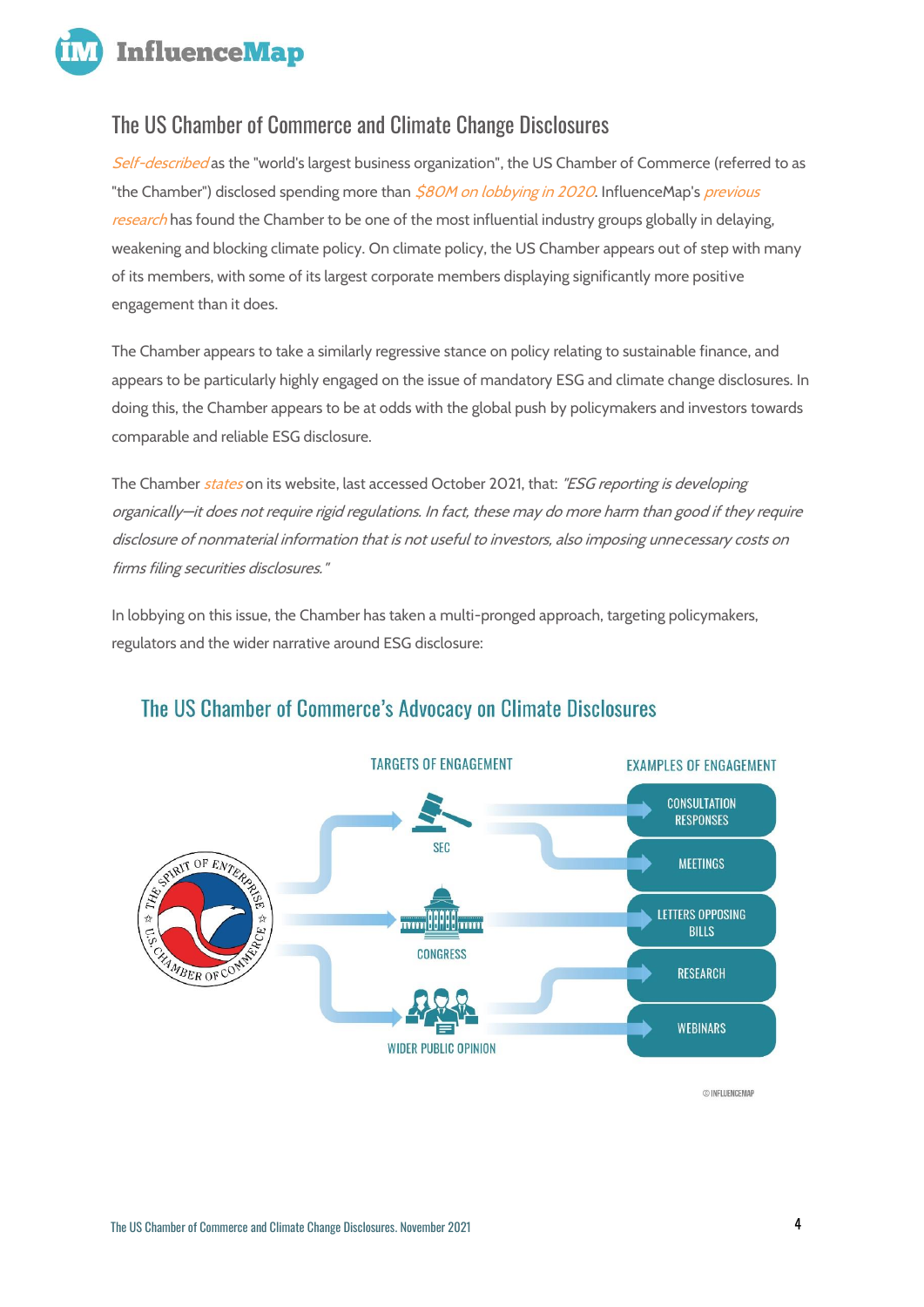

**The Chamber has written to the US House of Representatives three times so far in 2021 on the issue of mandatory ESG disclosure, including two letters urging Representatives to vote against specific ESG disclosure bills.** 

- In February 2021, a letter from the Chamber warned against mandatory disclosure, *[stating](http://influencemap.org/evidence/-8728ebf892a3e7dbb106d5281d646da6)* that "the Chamber has been and continues to be an advocate for voluntary, market-based disclosure, which allows companies appropriate flexibility".
- In May 2021, the Chamber wrote a letter *[opposing](http://influencemap.org/evidence/d553595207a1ddf2d23396eacc3e0f06)* the Climate Risk Disclosure Act, H.R. 2570, stating that "it is clear that voluntary disclosures are responsive to investor demand for information, and issuers should continue to be able to respond to investor demand how they see fit and in a manner that makes sense for their company".
- In June 2021, the Chamber wrote a letter *[opposing](http://influencemap.org/evidence/aae873a9db11924d9402dbaa8fe3865c)* the ESG Disclosure Simplification Act of 2021, H.R. 1187, which would require the SEC to create a standard definition of ESG metrics and standardize ESG disclosures. The Chamber further state they will consider including votes on this in their "How They [Voted" scorecard](https://www.uschamber.com/report/how-they-voted), which the Chamber uses to rank members of Congress on their votes on "Chamberdesignated key votes".

**The Chamber made two [responses](http://influencemap.org/evidence/f7ad75d81fc4fe9c6aac2f54cae70a9e) to the SEC consultation on climate change disclosures and had two meetings with the SEC on the subject.**

- The first, in June 2021, argues that any potential disclosure regime should be "flexible" and references the importance of the *"materiality standard"* numerous times', including stating that requirements should "defer to the materiality threshold to help continue to prevent securities from becoming politicized". In this context, the Chamber refers to case law ruled on by the Supreme Court on the materiality issue. This is notable given the Chamber's history of successful legal action against disclosure requirements, for example the *[Conflict Minerals Rule](https://www.reuters.com/article/us-usa-sec-conflictminerals-idUSKBN1792WX)*, and against key climate legislation such as the *[Clean Power Plan](http://influencemap.org/evidence/Opposing-GHG-emissions-standards-2168a7fd203c24448ca9c2bddff803c5).*
- ◼ Despite the consistent assertion that market-based disclosures are well-advanced, the Chamber further argues for the need for a "sufficiently long phase-in for compliance to ensure companies have adequate time to comply with mandates for climate-related information". The Chamber responded again in August 2021, attaching the research *[paper](https://www.centerforcapitalmarkets.com/wp-content/uploads/2021/08/CCMC_ESG_Report_v4.pdf)* detailed below.

<sup>&</sup>lt;sup>7</sup> In a *[speech](https://www.sec.gov/news/speech/lee-living-material-world-052421)* in May 2021, SEC Commissioner Allison Herren Lee dispelled many "common myths" about materiality and reporting, including "Myth #3: SEC disclosure requirements must be strictly limited to material information." and "Myth #4: Climate and ESG are matters of social or "political" concern, and not material to investment or voting decisions."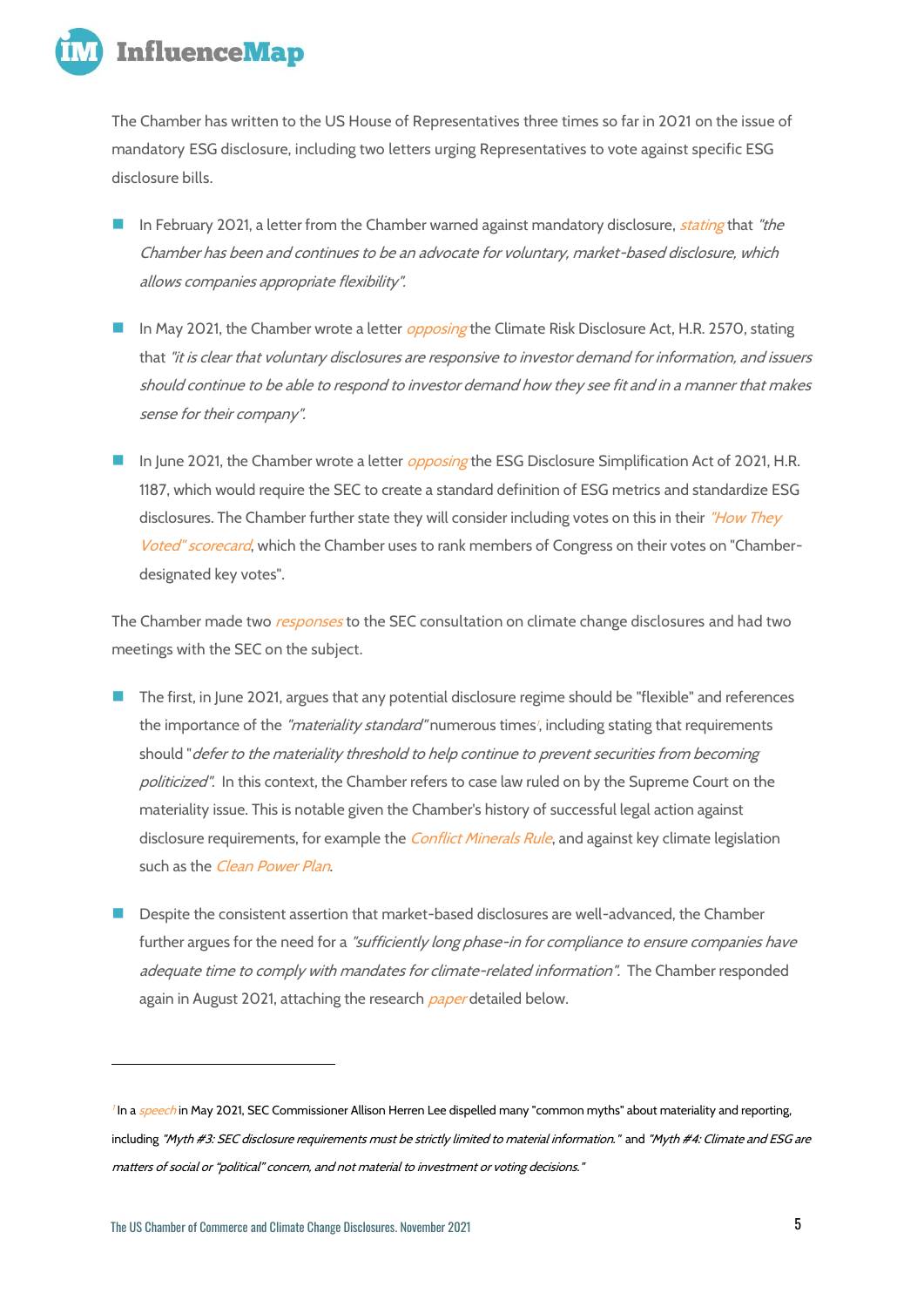

The Chamber also met with the SEC three times in 2021, in *[March](https://influencemap.org/evidence/6b8308c3243837acb2bab24955369c58), [April](https://www.sec.gov/comments/climate-disclosure/cll12-8695298-236184.pdf)* and *[June](https://www.sec.gov/comments/climate-disclosure/cll12-8855724-238504.pdf)*, although further details about the content of these meetings is not available.

**In a [webinar](http://influencemap.org/evidence/771c8884b4227a738a621f344106cd54) in June 2021, US Chamber CEO Suzanne Clark questions the value of mandated standardized ESG reporting.**

■ Clark states that that "overly prescriptive mandates and expansive regulations would impose significant costs with unclear benefits". She goes on to argue that "for more than 80 years, the materiality standard has ensure public company disclosure is relevant to the operation of the organization rather than broad mandates or sprawling disclosures dictated by activists or adversaries".

**In August 2021, the Chamber released a research paper entitled [Climate Change & ESG](https://www.centerforcapitalmarkets.com/wp-content/uploads/2021/08/CCMC_ESG_Report_v4.pdf) reporting from [the Public Company Perspective](https://www.centerforcapitalmarkets.com/wp-content/uploads/2021/08/CCMC_ESG_Report_v4.pdf).** 

■ Although in some places the research indicates that companies have varied views on the SEC's actions on climate change disclosures, overall the research promotes the idea that voluntary reporting is welladvanced and that companies are supportive of flexible and phased-in disclosure. The report concludes: "The wide spectrum of public company opinions on these issues show why the SEC must proceed cautiously".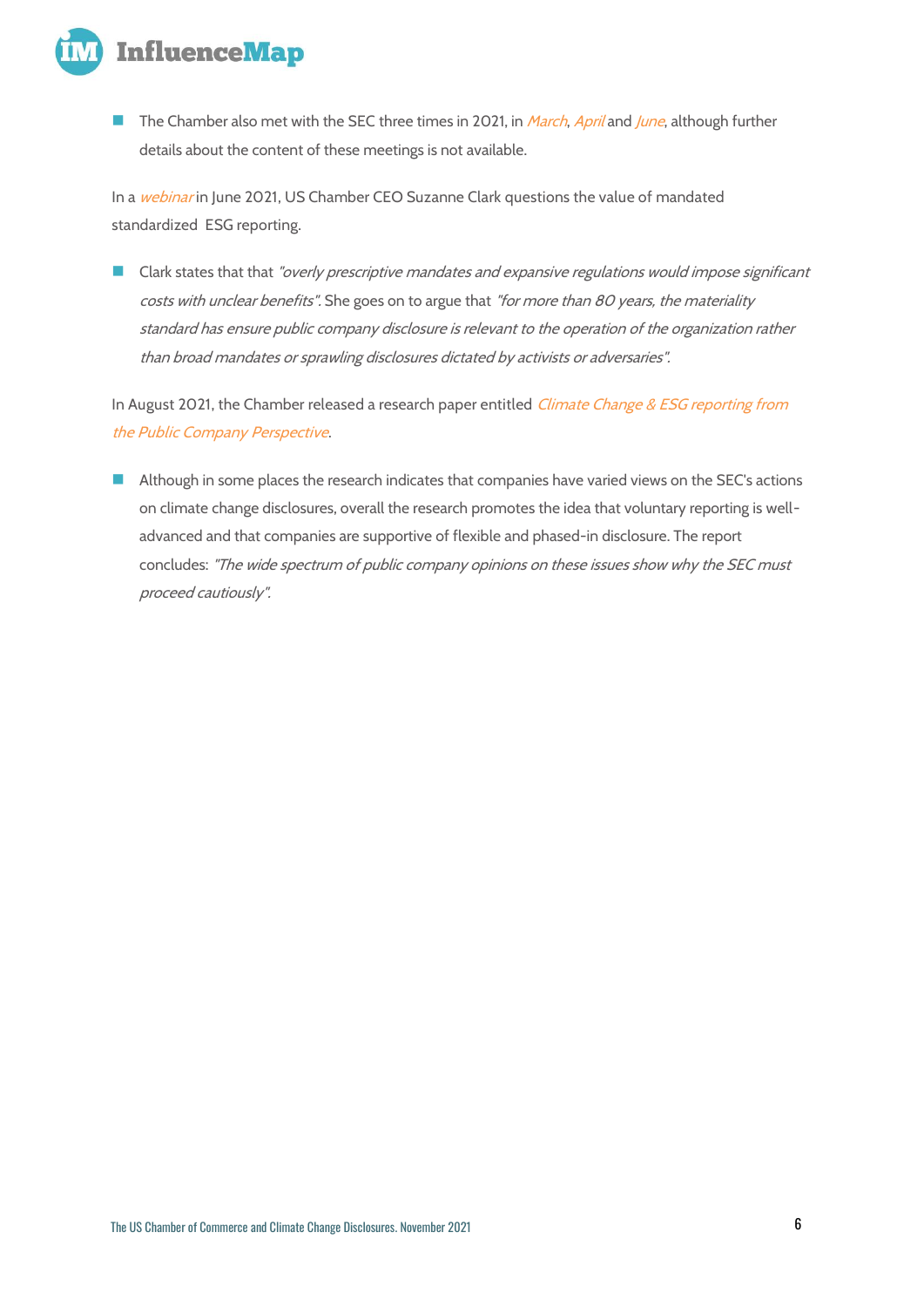

#### The Investor Perspective

Investors globally have *[strongly supported](https://influencemap.org/report/Sustainable-Finance-Policy-Engagement-ae2640f0ab05a86c3a53359b0c5a3057)* the need for increased climate and ESG related mandatory reporting, in stark contrast to the Chamber's assertion that voluntary disclosure has been largely sufficient in meeting investor demand.

- The Investment Company Institute (ICI), the industry association which represents regulated funds globally (totaling \$41.5 trillion AUM), was strongly supportive of the need for mandatory disclosure in response to the SEC request for comments, *[stating](http://influencemap.org/evidence/49d37f1fff0d5416ed0992a820d63d3c)* that "Fund managers desire access to comparable, consistent, and comprehensive information on how companies are affected by, or are seeking to respond to, climate change. Therefore, it is critical for the Commission to implement more uniform reporting standards for companies for the benefit of investors, efficient allocation of capital, and enhanced capital formation."
- In response to the SEC request for comments, UN Principles for Responsible Investment (PRI) signatories representing \$11.6 trillion in AUM *[stated](https://www.sec.gov/comments/climate-disclosure/cll12-8906882-244194.pdf)* that "standardized, mandatory disclosure of material climate and environmental, social and governance (ESG) information is necessary to fulfill their fiduciary obligation to fully consider material information and make informed investment decisions for long-term value creation".
- Also in response to the SEC consultation, Ceres, a civil society group which acts to convene investors around ESG issues, coordinated a response representing \$2.7 trillion in AUM, *[arguing](https://www.sec.gov/comments/climate-disclosure/cll12-8911752-244393.pdf)* that the "current state of climate change disclosure does not meet our needs", calling for the SEC rulemaking to lead to "consistent, comparable, and decision-useful information".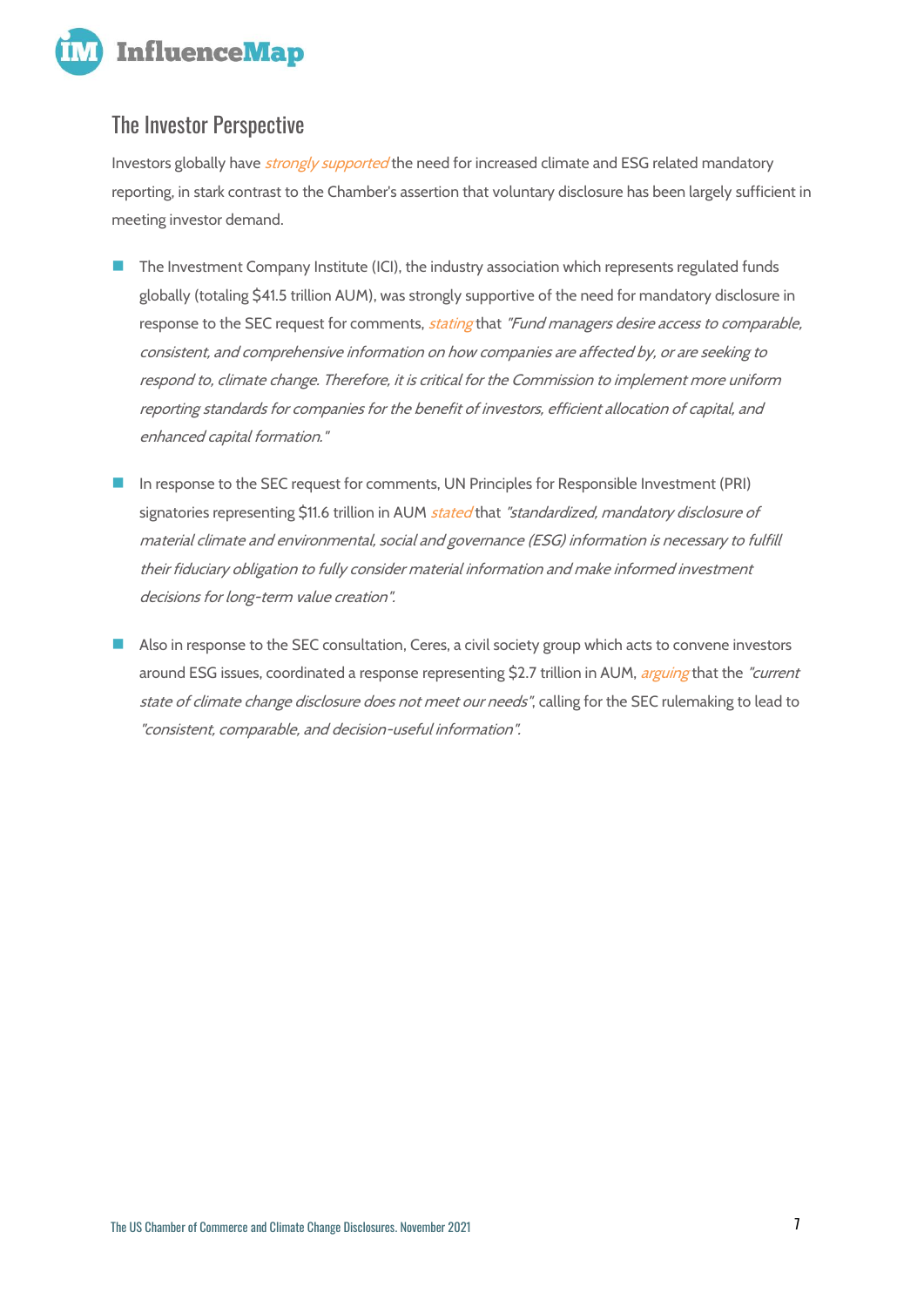

#### Finance sector members of the US Chamber of Commerce

Many large financial institutions which have supported mandatory standardized climate disclosures are themselves members of the Chamber. The Chamber appears to be misaligned with the positions of the vast majority of these powerful finance sector members, with 9 of the 11 members identified clearly supportive of mandatory ESG disclosure. This includes:

- The CEO of BlackRock (Forbes Rank: 127), the world's largest asset manager with more than 9 trillion assets under management, Larry Fink *[stated](http://influencemap.org/evidence/173d58fdcc114940f33f10283eb94944)* in his 2021 letter to shareholders that "A consistent set of reporting standards will promote access to consistent, high-quality and material public information that will enable both asset owners and asset managers to make more informed decisions about how to achieve durable long-term returns". BlackRock has further advocated for ambitious mandatory reporting requirements in the  $US$  and the  $UK$ .
- ◼ In a 2021 position paper, **Citigroup** (Forbes Rank: 16) [states](http://influencemap.org/evidence/1c0784222ac118c463182531ac08c208) that "the ultimate aim would be to universally adopt globally consistent, mandated and broadly applied sustainable disclosure which require a double materiality approach".
- In response to the SEC request for comments, US asset manager PGIM (1.5 trillion AUM), whose parent company Prudential Financial (Forbes Rank: 418) is a member of the Chamber, *[stated](http://influencemap.org/evidence/79c68ab96860fa3a386637af5c3f3ea4)* that they were "supportive of the Commission adopting a uniform and harmonized disclosure framework that requires companies to provide relevant and consistent disclosure for investors".

However, some of the Chamber's largest bank members, which would likely be more directly affected by disclosure requirements, have taken mixed positions on climate change disclosure.

- Bank of America (Forbes Rank: 6) appears to have taken a slightly more mixed position on climate change disclosure, *[stating](http://influencemap.org/evidence/ef85dca3b26a318346d50a92430d6408)* in feedback to the SEC that "Investors and markets would benefit from a single climate-related disclosure framework, which is critical to establishing the transparency needed to better identify, manage and measure the financial effects of climate-related risks and opportunities on businesses and economies" but suggested that a phased-in approach was necessary in order to balance "the pressing need for high-quality disclosure against the significant challenges companies face to produce such disclosure".
- ◼ **JPMorgan Chase** (Forbes Rank: 2) met with the SEC in April 2021 to discuss climate change disclosures, but have not published a clear position on the subject. According to *[reporting](https://www.reuters.com/article/us-climate-change-investors-idCAKBN2CN21X)* from Reuters in May 2021, CEO Jamie Dimon "said required disclosures could be onerous, expensive and would not help fight climate change. "Reporting won't solve the problem," Dimon said, adding he is concerned about multiple agencies proposing different disclosure requirements. "If we just impose rule after rule, we're going to not accomplish anything (and it will come) at a huge cost.". However, in an interview with ESG Investor in October 2021, Global Head of Sustainable Investing at JPMorgan Asset Management [stated](http://influencemap.org/evidence/a9e1aad9860121b97e93689ba4c99917)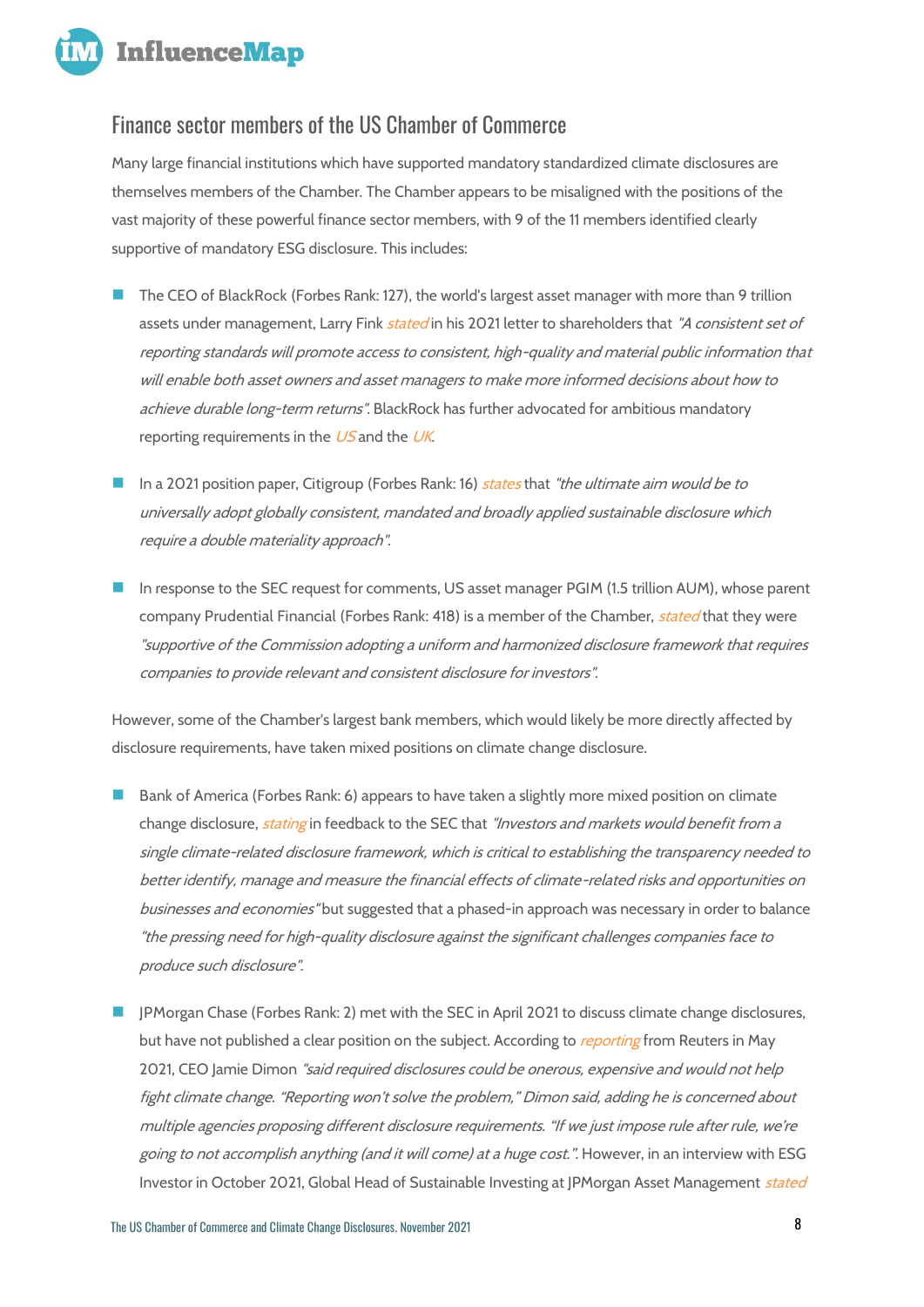

"The last thing that COP is going to trigger is regulations around disclosure, hopefully we will stop debating now whether these type of climate-related disclosures should be mandatory or not - they should."

The table below provides more detail of the positions that finance sector members of the Chamber have taken on ESG and climate disclosure, alongside an indicator of position on ESG disclosure policy:

| Position on ESG/Climate<br><b>Disclosure Policy</b> | Explanation                                                                      |
|-----------------------------------------------------|----------------------------------------------------------------------------------|
|                                                     | Organization appears to support policy on ESG/climate change disclosure          |
|                                                     | Organization has taken mixed position on policy on ESG/climate change disclosure |
|                                                     | Organization appears to oppose policy on ESG/climate change disclosure           |

The Chamber does not disclose its membership. The financial institutions below were identified as being members of the Chamber through their own corporate disclosures.

| Organization           |     | Position on<br>Forbes Rank ESG Disclosure<br><b>Rules</b> | Statement on ESG/Climate Disclosure Rules                                                                                                                                                                                                                                                                                                                                                                                                                                                                                                                                                                                                                                                                                                                                       |
|------------------------|-----|-----------------------------------------------------------|---------------------------------------------------------------------------------------------------------------------------------------------------------------------------------------------------------------------------------------------------------------------------------------------------------------------------------------------------------------------------------------------------------------------------------------------------------------------------------------------------------------------------------------------------------------------------------------------------------------------------------------------------------------------------------------------------------------------------------------------------------------------------------|
| STRIT OF ENTER         | N/A |                                                           | "ESG reporting is developing organically-it does not require<br>rigid regulations. In fact, these may do more harm than good if<br>they require disclosure of nonmaterial information that is not<br>useful to investors, also imposing unnecessary costs on firms<br>filing securities disclosures." US Chamber of Commerce<br>website, accessed October 2021                                                                                                                                                                                                                                                                                                                                                                                                                  |
| <b>BANK OF AMERICA</b> | 6   |                                                           | "Investors and markets would benefit from a single climate-<br>related disclosure framework, which is critical to establishing<br>the transparency needed to better identify, manage and<br>measure the financial effects of climate-related risks and<br>opportunities on businesses and economies. [] Accordingly,<br>we encourage the U.S. Securities and Exchange Commission<br>(the Commission) to establish a framework and multi-phased<br>approach for climate-related disclosure that balances the<br>pressing need for high-quality disclosure against the significant<br>challenges companies face to produce such disclosure [] the<br>Commission should permit such disclosure to be included in<br>stand-alone reports to be furnished (i.e., not filed) with the |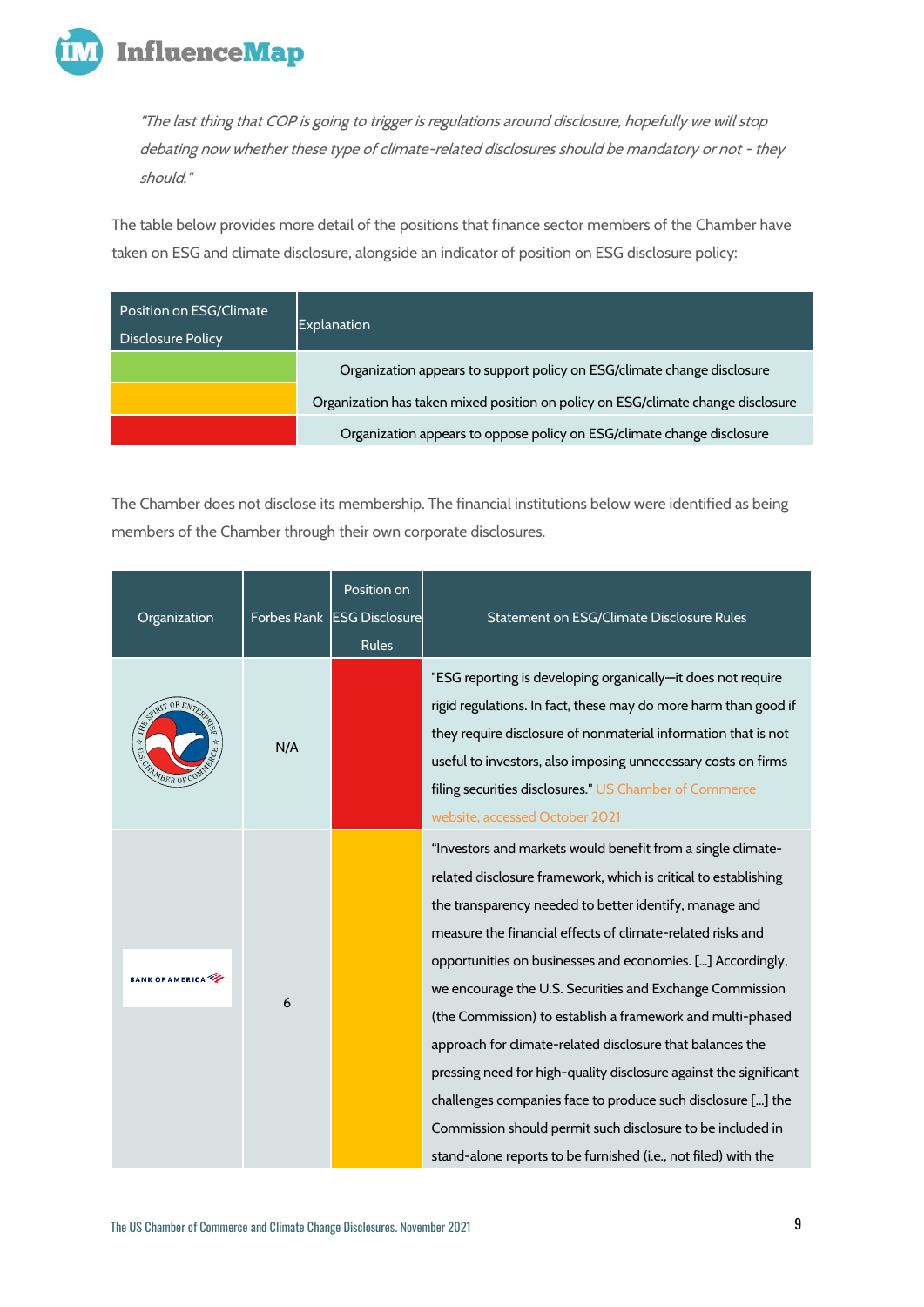

| <b>BARCLAYS</b>                      | 143 |  |
|--------------------------------------|-----|--|
| <b>BlackRock</b>                     | 127 |  |
| 回<br><b>CAPITAL</b><br><b>GROUP®</b> | N/A |  |

Commission and should not require such disclosure to be subject to audit or assurance requirements...." Bank of America, [response to SEC request for public input, June 2021](http://influencemap.org/evidence/ef85dca3b26a318346d50a92430d6408) "In the context of this consultation, we acknowledge that regulatory intervention may help to accelerate higher standards of climate disclosure and accelerate good practice among premium issuers. [...] In due course, as the capabilities in climate risk disclosures improve, we would be supportive of the extension of these requirements to standard listed issuers and certain large FCA regulated firms to increase access to ESG data and transparency, and also ensure a level playing field." [Barclays, response to FCA consultation, September 2020](http://influencemap.org/evidence/51caa85a583c5176416bc8cb481126db) "Because more comparable and consistent climate-related disclosures are in issuers' as well as investors' interests, BlackRock supports the SEC mandating climate-related disclosures.[" BlackRock, response to SEC request for public](http://influencemap.org/evidence/8613aaa1ab94afc6e689f0f0cafe3efd)  [input, June 2021](http://influencemap.org/evidence/8613aaa1ab94afc6e689f0f0cafe3efd)

"A consistent set of reporting standards will promote access to consistent, high-quality and material public information that will enable both asset owners and asset managers to make more informed decisions about how to achieve durable longterm returns.[" BlackRock CEO Larry Fink, Chairman's Letter to](http://influencemap.org/evidence/173d58fdcc114940f33f10283eb94944)  [Shareholders, 2021](http://influencemap.org/evidence/173d58fdcc114940f33f10283eb94944)

"Here in the UK, we've urged the government and the FCA to go further and introduce mandatory TCFD reporting for all issuers as soon as the next year. And so we welcome the UK Chancellor's announcement yesterday, mandatory with TCFD reporting. The United States for its part should move faster so that we can achieve greater global coordination." [BlackRock](http://influencemap.org/evidence/-ae91b84da01da170377c117873a34fd1)  [CEO Larry Fink, speech at the Green Horizon Summit in](http://influencemap.org/evidence/-ae91b84da01da170377c117873a34fd1)  [November 2020](http://influencemap.org/evidence/-ae91b84da01da170377c117873a34fd1)

"Given growing investor need and market demand for climaterelated disclosure, as well as related regulatory actions in many jurisdictions around the globe, we believe the time is ripe for the Commission to issue regulatory guidance in this area and to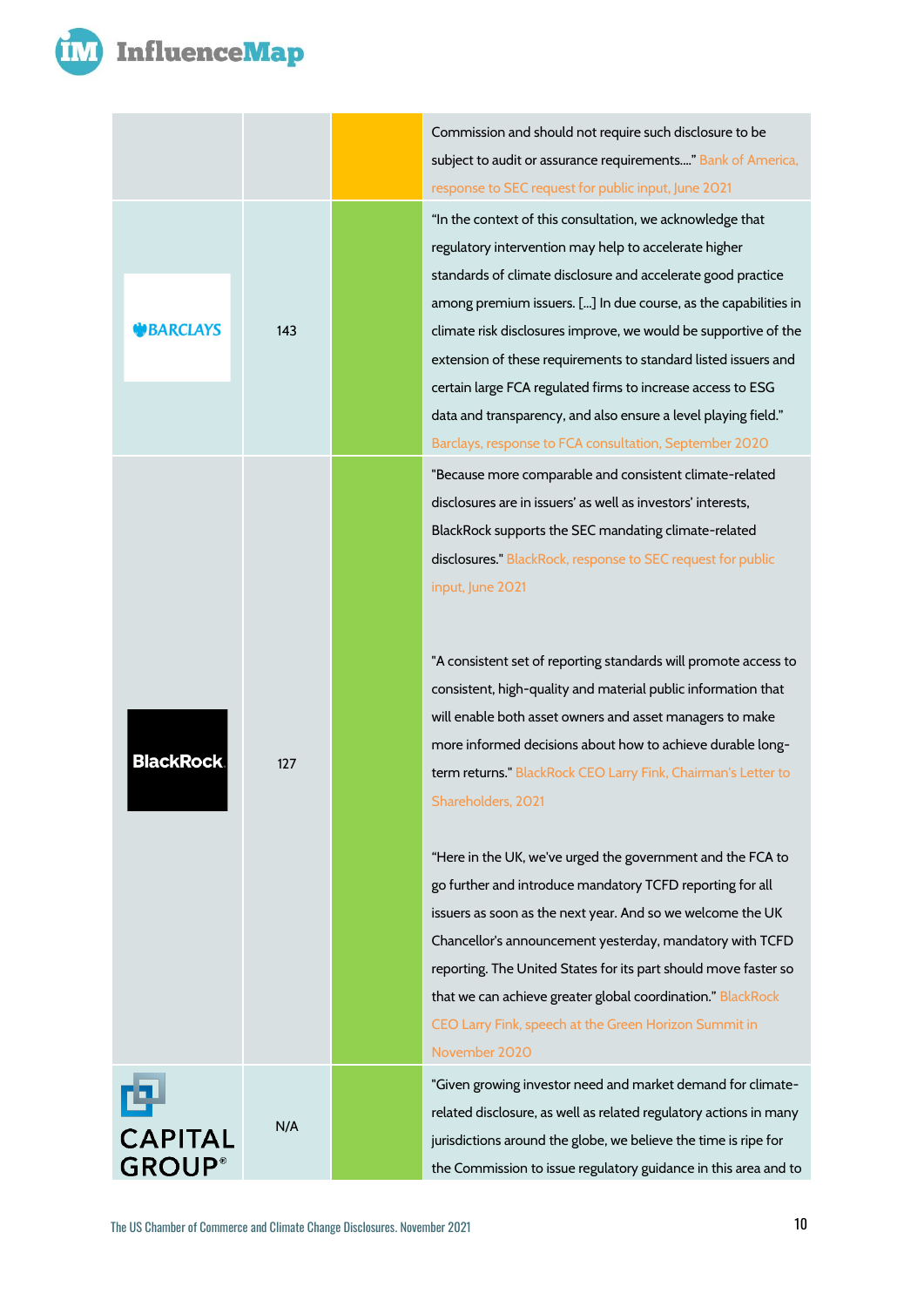

### **InfluenceMap**



play a more active role in the international debate around sustainability-related reporting and disclosures. In short, we would support the Commission taking action to require climate and other ESG-related disclosures by all, or nearly all, public companies.[" Capital Group, response to SEC request for public](http://influencemap.org/evidence/c934aea2f046554e9dd399e4cd27b230)  [input, June 2021](http://influencemap.org/evidence/c934aea2f046554e9dd399e4cd27b230)

"Globally, regulators are increasingly looking to the unilateral adoption of the TCFD recommendations, which will contribute to building confidence in being able to make well-informed investment choices — those that really do deliver on their promise to work towards the good of the planet. But the ultimate aim would be to universally adopt globally consistent, mandated and broadly applied sustainable disclosure which require a double materiality approach.[" Citigroup, position](http://influencemap.org/evidence/1c0784222ac118c463182531ac08c208)  [paper, February 2021](http://influencemap.org/evidence/1c0784222ac118c463182531ac08c208)

"Credit Suisse considers climate change disclosure vital to accelerating the sustainable finance market. That is why Credit Suisse supports the SEC adopting new rules requiring mandatory disclosure by reporting companies of material climate change information." [Credit Suisse, response to SEC](http://influencemap.org/evidence/c1c610615938c54ba245f3afe0be2f16)  [request for public input, June 2021](http://influencemap.org/evidence/c1c610615938c54ba245f3afe0be2f16)

JPMorgan Chase met with the SEC in in April 2021 to discuss climate change disclosures, but have not published a clear position on the subject. According to [reporting](https://www.reuters.com/article/us-climate-change-investors-idCAKBN2CN21X) from Reuters in May 2021, "The head of JPMorgan Chase & Co, Jamie Dimon, who also spoke at the conference, said required disclosures could be onerous, expensive and would not help fight climate change. 'Reporting won't solve the problem,' Dimon said, adding he is concerned about multiple agencies proposing different disclosure requirements. 'If we just impose rule after rule, we're going to not accomplish anything (and it will come) at a huge cost.' "

However, in an interview with ESG Investor in October 2021, Global Head of Sustainable Investing at JPMorgan Asset Management *[stated](http://influencemap.org/evidence/a9e1aad9860121b97e93689ba4c99917)* "The last thing that COP is going to trigger is regulations around disclosure, hopefully we will stop debating now whether these type of climate-related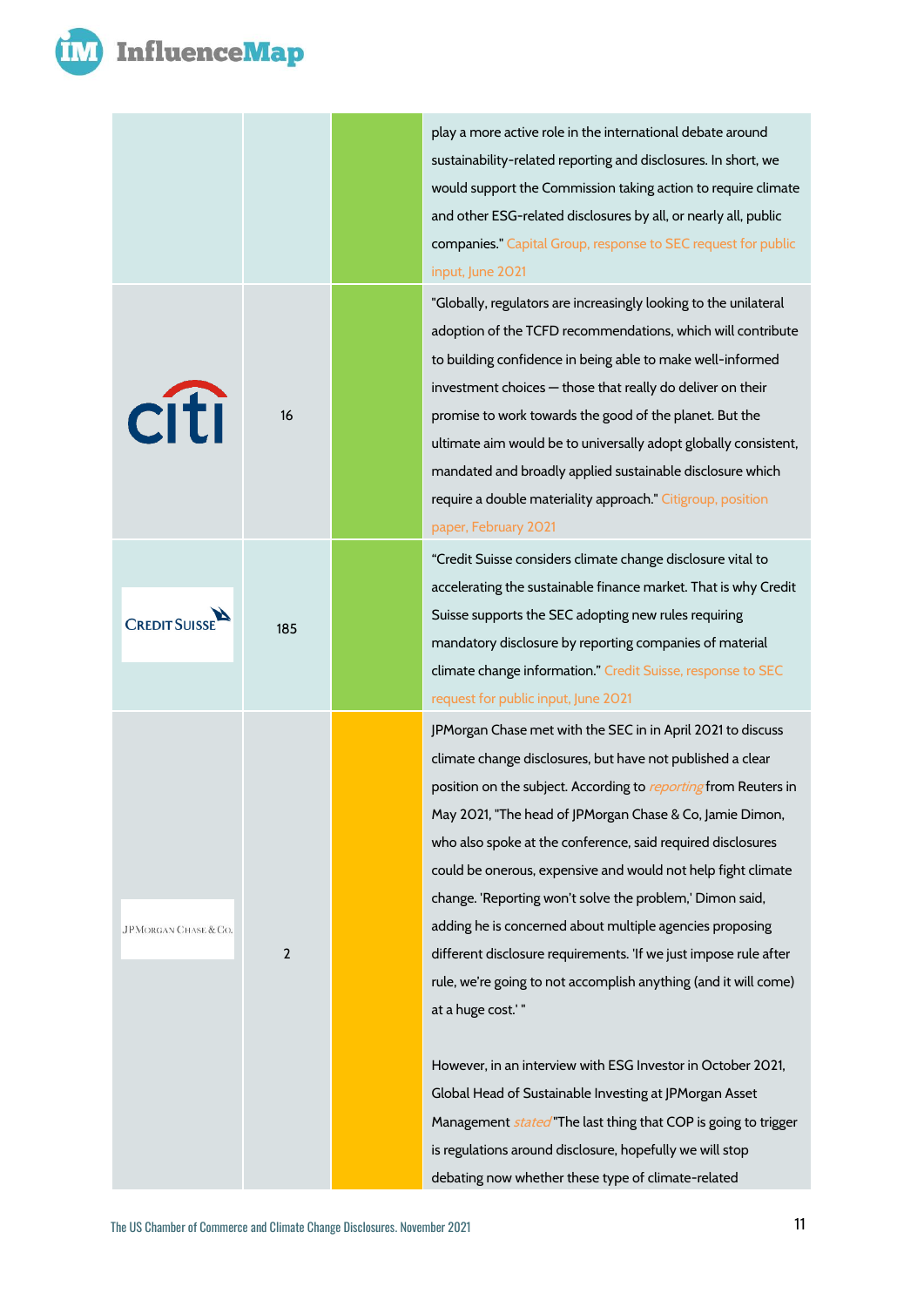

|                       |     | $\mathsf{d}$<br>$\circ$<br>ir                                     |
|-----------------------|-----|-------------------------------------------------------------------|
| Morgan Stanley        | 31  | $\mathsf{r}$<br>$\mathsf{r}$<br>$\mathsf{s}$<br>$\mathsf{r}$<br>P |
|                       |     | $\mathsf{S}$<br>"l<br>f<br>ir                                     |
|                       |     | A<br>t<br>$\mathsf{d}$<br>t<br>p                                  |
| <b>B</b> Prudential   | 418 | $\mu$<br>$\mathsf{C}$                                             |
|                       |     | a<br>t <sub>l</sub><br>$\mathsf{d}$<br>r<br>r                     |
|                       |     | $\mathbf{u}$<br>$\epsilon$<br>li<br>ir                            |
| Standard<br>Chartered | 452 | S<br>$\mathsf{C}$<br>r                                            |
|                       |     | $\mathbf{a}$<br>p<br>$\overline{C}$                               |

isclosures should be mandatory or not - they should. [...] It's ne thing to have corporates disclosing their climate-related iformation but you also need to have standardized measurement as well as auditing capabilities. "

Morgan Stanley does not appear to have made any individual tatements on ESG disclosure. However, in September 2021 1organ Stanley Investment Management *[signed](http://influencemap.org/evidence/97c3c69b04b01ba4840374b1cb4f4e40)* a joint UN PRI letter supporting increased ambition for the EU's Corporate ustainability Reporting Directive

ESG standards and disclosures are no longer a "nice to have" or company reports. They are now a business and regulatory mperative and need to be integrated into standard reporting. s we conduct our proprietary analysis and engage with issuers, here is an increasing onus on companies to provide greater isclosures. ESG requirements are increasing, and we are keen o work in partnership to address these issues." PGIM, position aper, July 2021

The variability that currently exists in company approaches to limate-related disclosure inhibits the ability for investors to analyze and compare investments. [...] PGIM is supportive of ne Commission adopting a uniform and harmonized isclosure framework that requires companies to provide elevant and consistent disclosure for investors." PGIM, esponse to SEC request for public input, June 2021

We are encouraged that the FCA (Section 4.10) "will consider expanding the scope to other listed issuers, including standardsting issuers". We would welcome rapid extension, via an mplementation timeline communicated in the Policy tatement. We believe this is important to enable TCFD / limate disclosures across the economy." Standard Chartered, [response to FCA consultation, September 2020](http://influencemap.org/evidence/7aa089aa364b1a8c57f9a3f575019750)

We support mandatory disclosure aligned to TCFD for remium listed corporates and financial institutions." Standard hartered, 2020 CDP Climate Change Information Request